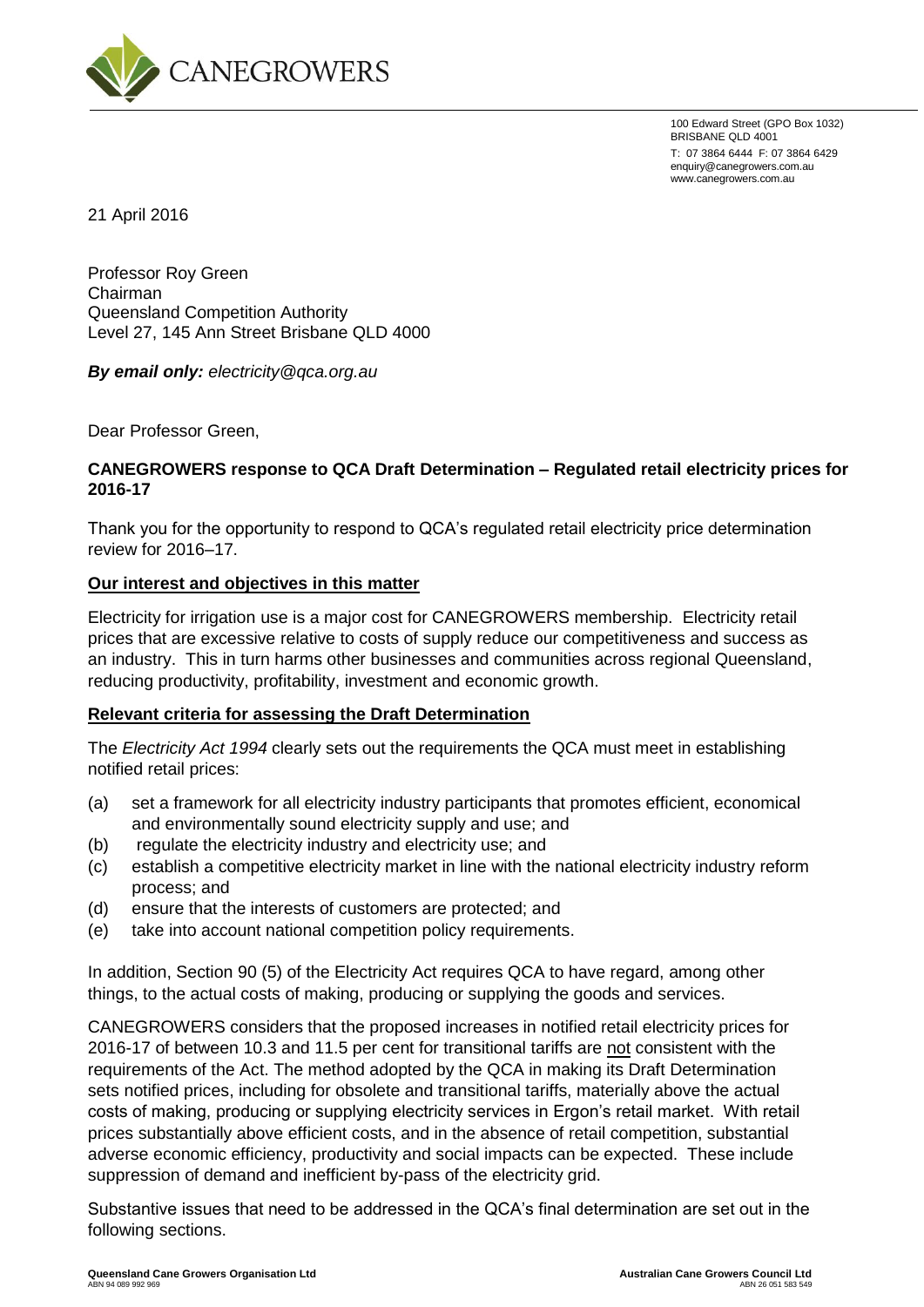# **Definition and setting of irrigation tariffs**

CANEGROWERS supports retaining the transitional and obsolete tariffs (T62, T65 and T66) and is concerned that the proposed increases in regulated retail electricity prices for 2016-17 of between 10.3 and 11.5 per cent for these tariffs exacerbates an already unsustainable regulated price structure. The Draft Determination undermines the little remaining confidence irrigators have that the electricity pricing framework is delivering fair prices that are reflective of the true costs irrigators are placing on Ergon's distribution network.

QCA sought new information on whether QCA's proposed approach for transitional and obsolete tariffs is appropriate in the consultation paper issued at the commencement of its determination. In response, CANEGROWERS provided evidence (this evidence was also provided to Ergon, QPC and AER) that demonstrates irrigators should be treated as a separate customer class and the introduction of network tariffs that support continuing irrigation tariffs is consistent with national electricity rules. It is disappointing that QCA has not acknowledged this work, its consistency with the NER, or the consultations with Ergon and the AER presently underway.

# **Inappropriate definition of costs for calculation of the "R" component**

QCA should set the "R" component of the retail price using the "R" related costs that apply in the Ergon retail market. For the reasons set out in the following sections, the two major "R" related costs (wholesale and retail) are substantially higher in the Energex market compared with the Ergon retail market.

Our understanding is that, unless existing legislation is changed following a review by the Queensland Productivity Commission, notified or regulated prices will apply only in Ergon retail markets. In the Energex retail market, retailers will set standing offer prices and the regulated prices determined by the QCA in its final determination will not in fact apply.

Against this development, in our view the purpose of Uniform Tariff Policy (UTP) in the future is to address equity issues arising from the fact the "N" component for Ergon is substantially higher than for Energex.<sup>1</sup>

In markets open to competition, it may be reasonable to set notified prices substantially above efficient supply costs. Under these conditions, "headroom" in regulated tariffs may encourage competition for the ultimate benefit of consumers. The available evidence is that customers are remarkably "sticky" due to high search costs and other factors. We understand the great majority of customers remain on regulated prices in the Energex network area many years after the introduction of competition. As the Ergon retail market is not open to competition and competition is unlikely to emerge, there is no case whatsoever for setting regulated retail prices above cost.

### *CANEGROWERS recommend that QCA set the "R" component of the retail price using the "R" related costs that apply in the Ergon retail market, not the Energex retail market.*

# **Excessive allowances for wholesale costs**

<u>.</u>

The QCA has substantially over-estimated the actual cost of supplying wholesale energy in the Ergon retail market. The method used by the QCA to estimate wholesale costs is not reliable or valid in terms of QCA's obligation to refer to the actual costs of making, producing or supplying electricity.

In the first place, for reasons set out in the previous section, QCA should adopt the Ergon net system load profile (NSLP) for estimating the wholesale cost component of notified prices for

<sup>&</sup>lt;sup>1</sup> We understand that the UTP is also intended to support Ergon supply in remote and non-grid connected areas. Note 3 from the Ergon Annual Report indicates that most of the CSO relates to network charges (the 'N' component).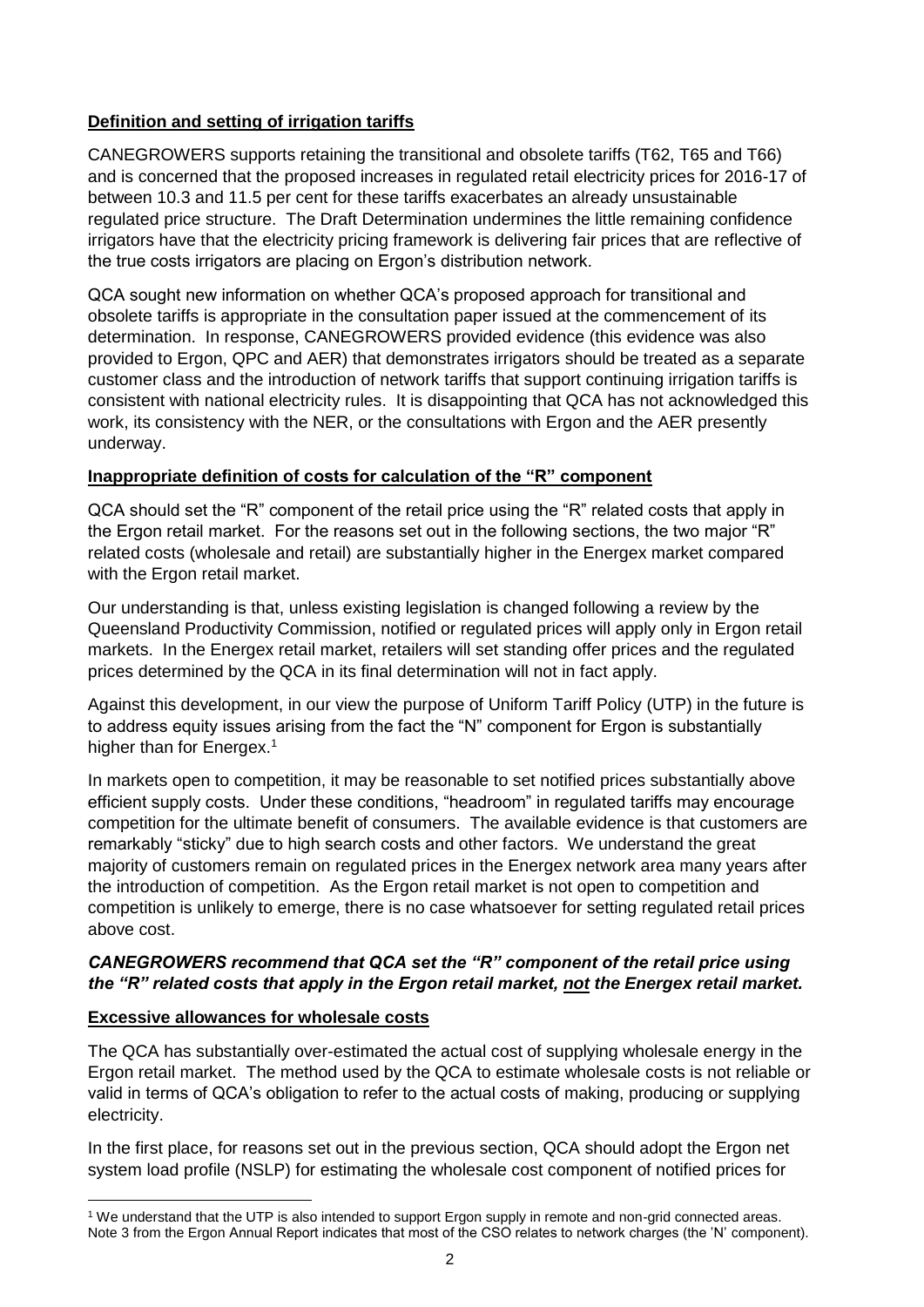Ergon's retail market. This significantly reduces wholesale costs relative to the Draft Determination. This reduction is because the Energex NSLP has a lower load factor (it is "peakier"). In this regard, CANEGROWERS understand that, previously, issues around selection and definition of the load profile have gone to appeal and the QCA's original decision was overturned.<sup>2</sup>

QCA should review the effect of recent changes to the rules around generator rebidding recently finalised by the AEMC. These changes are in response to clear evidence that Queensland generators in particular took advantage of the previous rules around rebidding in order to exercise market power and increase wholesale energy prices, including a prudent allowance for energy trading risk. While the Queensland sector will remain concentrated, the AEMC adopted the rule change for rebidding on the basis that, overall, the additional costs from adopting the new rules would be exceeded by the benefits, in the form of lower wholesale prices than otherwise. Against this background, QCA needs to reconsider its implicit finding that the AEMC conclusions on this point are incorrect.

CANEGROWERS agree with the methodology for estimating prudential capital costs (or including them in the wholesale component). However, QCA should change the allowance for this component in its cost estimate. This is because the allowance incorporates and indeed magnifies the errors in the methodology for determining the efficient wholesale price identified above (incorrect NSLP and incorporating excess generator profits attributable to rebidding).

QCA should reduce the allowance for LRET to reflect efficient costs of producing large scale renewable energy. The Draft Determination adopts a market based approach to estimate LRET costs. Due to the current "hiatus" in renewable energy project construction, recent LRET market prices do not reflect the actual cost of producing renewable energy. Instead, they reflect the post-tax effect of the penalty applicable to liable entities that fail to meet their renewable energy obligations.<sup>3</sup> If retailers are allowed to pass through almost in full the costs of failing to meet their LRET obligations, this further weakens incentives for retailers to procure sufficient LRET certificates or physical output and hence undermines the integrity of LRET. The Draft Determination undermines the integrity of the LRET and this is inconsistent with the relevant statutory criteria.

# *CANEGROWERS recommend that QCA reviews and substantially reduces its estimates of wholesale costs in its final determination.*

# **Excessive allowances for retailer costs**

The proposed allowance for retailer costs in the draft determination is excessive. The previous methodology for setting retailer costs was already flawed and yielded an excessive allowance. The approach, for example, ignored market consolidation, increased automation and outsourcing. The available evidence indicates substantial reductions in retailer costs due to a combination of modern customer information and billing systems and economies of scope and scale. In other words, the QCA's current allowance for retailer costs already exceeds efficient costs.

The previous QCA methodology can be traced to the methodology applied by IPART in its 2008 determination. Since that time, there has been substantial industry consolidation with three major dual fuel (gas and electricity) and vertically integrated retailers (sometimes called 'gentailers') replacing the multitude of smaller single fuel retailers in 2008. All major retailers

<sup>1</sup> <sup>2</sup> See AGL Energy Ltd v Queensland Competition Authority & Anor; Origin Energy Retail Ltd v Queensland Competition Authority & Anor (No 2) [2009] QSC 116 <http://archive.sclqld.org.au/qjudgment/2009/QSC09-116.pdf>

<sup>&</sup>lt;sup>3</sup> This is because penalties are not tax-deductible for liable entities.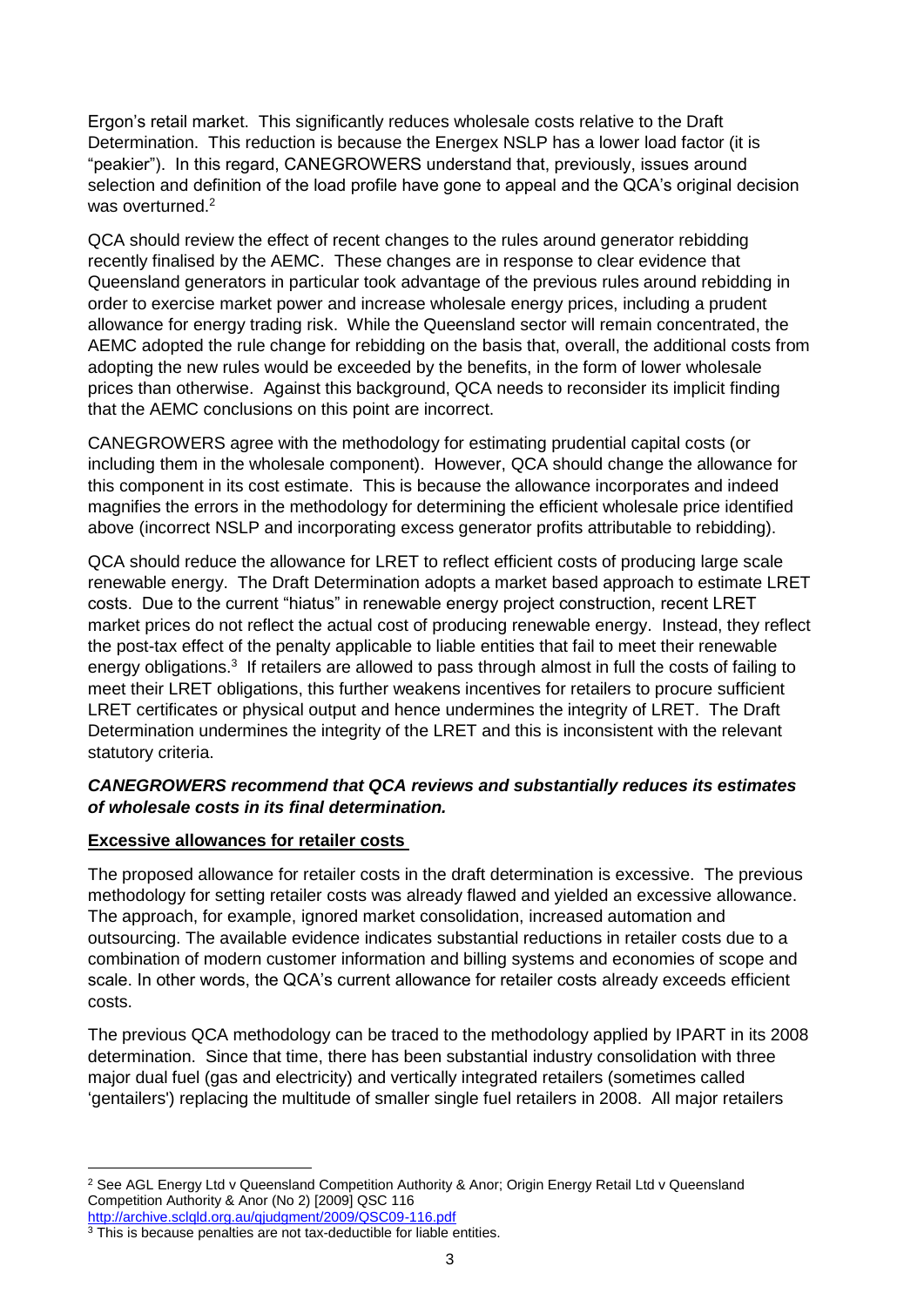have made substantial investments in integrated customer information systems replacing multiple legacy systems. They have also outsourced key activities to lower cost jurisdictions.

As the QCA is aware, network prices have more than doubled over the last seven years. Under the previous QCA methodology, the increase in network costs was incorporated into an allowance for retail operating margins and hence added on to the cost base. However, the only impact of rising network prices relates to working capital costs, due to the lag between payments to networks and receipts from customers. Working capital is, however, a small portion of the retailer costs that need to be recovered from retail operating margins. Overall retailer costs are not scaling with rising network costs.

The market "benchmark" methodology now adopted by the QCA no longer seeks to estimate efficient retailer operating costs but simply estimates total retailer cost (exclusive of prudential capital costs). We understand this benchmark is based on deriving retailer costs by starting with price observations from across the NEM for market and standing contracts, and then deducting non-retailer costs to arrive at a total residual retailer cost.

The market benchmark incorporates substantial competition related costs (previously referred to as customer acquisition and retention costs) that simply are not incurred in Ergon's retail markets where Ergon retail has an effective retail monopoly.

For these reasons, the market benchmark incorporates substantial excess cost recovery in some NEM retail markets, especially Victoria, South Australia and regional NSW. In its first national review of the effectiveness of retail competition, for example, the AEMC concluded that Victorian retail prices substantially exceeded prices in other markets, when normalised for differences observable in supply costs. While concluding that retail competition was effective, it did not entertain the possibility that retail prices incorporated excess cost recovery, reflecting the existence of market power on the part of retailers.

As pointed out by the CEO of Victoria's Essential Services Commission (ESC), the AEMC findings are not evidence based.<sup>4</sup> Indeed, several public and private studies, including those produced by the ESC, have produced clear evidence that Victorian retail margins exceed those in other markets.<sup>5</sup> In its most recent Issues Paper for its current retail review, the AEMC no longer addresses retailer margins.<sup>6</sup> Given the balance of evidence, there is no basis for the QCA to conclude that the market benchmarks it is using reflect efficient costs in Ergon retail markets.

### *CANEGROWERS recommend that QCA reviews and substantially reduces its estimates of retailer costs in its final determination.*

### **Network prices**

<u>.</u>

While outside the scope of the present process, CANEGROWERS is concerned that the draft determination materially magnifies efficiency and equity problems caused by previous excess investment and poor risk management leading to excessive regulated network costs. Our members have not contributed to the factors that are driving rising network costs. We are

<sup>4</sup> Dr Ron Ben-David, *If the retail energy market is competitive then is Lara Bingle a Russian cosmonaut?* Essential Services Commission, June 2015.

<sup>5</sup> Carbon and energy markets, *A critique of the Victorian retail electricity market - A report for the Brotherhood of St Laurence*, June 2015.

Gavin Dufty & May Mauseth Johnston, *The National Energy Market – Still winging it, Observations from the Vinnies' Tariff Tracking Project*, St Vincent de Paul Society, Victoria, September 2015.

Essential Services Commission, Retailer Margins in Victoria's Electricity Market — Discussion Paper, May 2013 SKA-MMA, Analysis of Electricity Retail Prices and Retail Margins 2006 - 2012 Report For Essential Services Commission May 2013.

<sup>6</sup> See page 16 of the AMEC's *Approach Paper, 2016 Retail Competition Review*, 22 October 2016.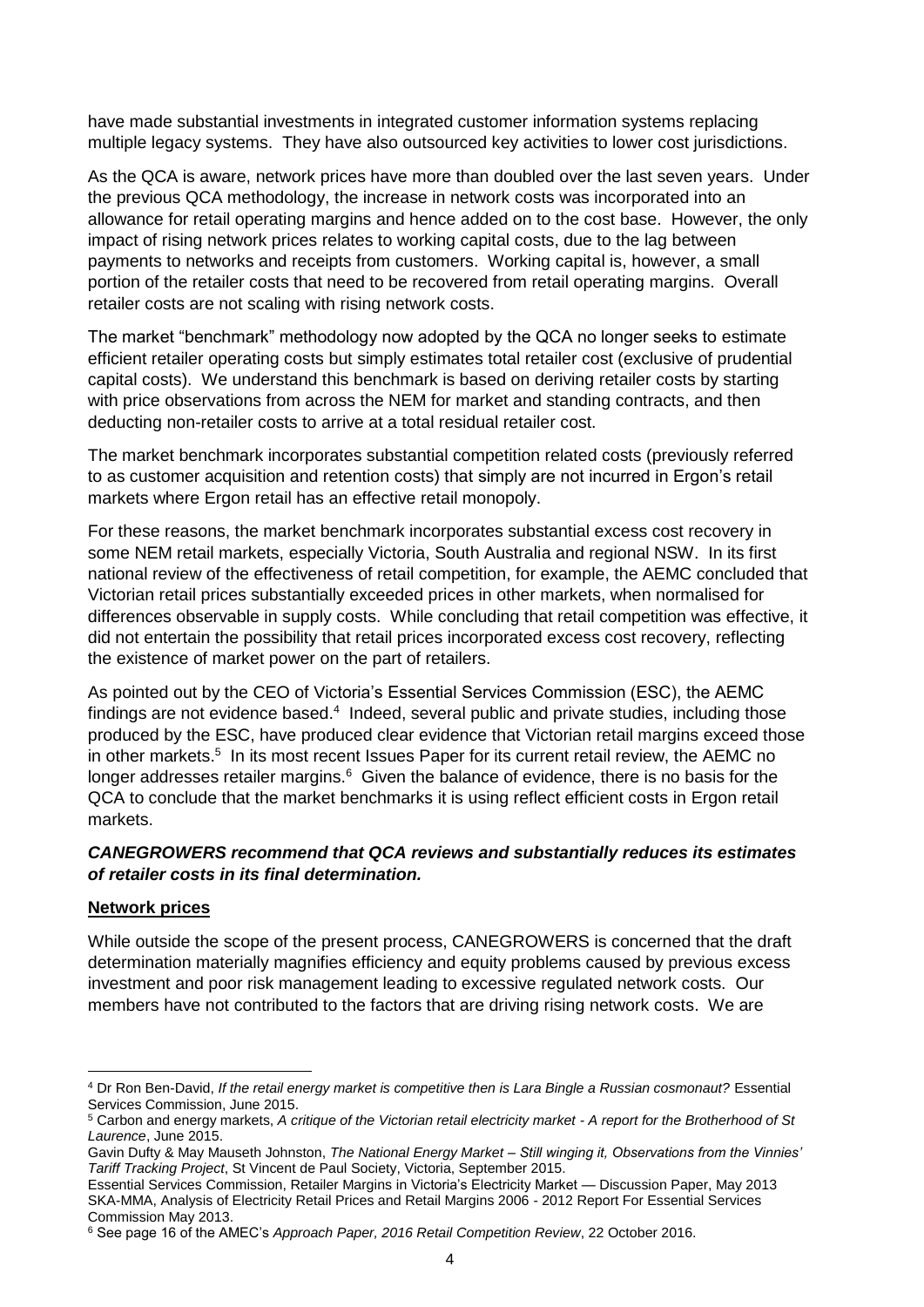pursuing the issue of network costs with Ergon itself and in other forums. We are concerned the draft determination will exacerbate these adverse cost drivers.

### **Overall implications of draft determination**

In combination, the evidence set out above leads to the conclusion that the QCA's draft determination proposes to set notified retail prices substantially above efficient "R" costs for the Ergon retail market. The QCA seems to be systematically favouring suppliers over customers. This is clearly contrary to the QCA's obligations regarding the promotion of economic efficiency, protection of consumer interests and reference to the actual costs of making, producing or supplying the goods and services.

If retail prices are set substantially above efficient costs, and in the absence of retail competition, substantial adverse economic efficiency, productivity and social impacts can be expected. These include suppression of demand and inefficient by-pass of the electricity grid.

In its Draft Determination, the QCA states that the widespread adoption of solar PV has the effect of increasing network and wholesale costs, because it reduces load factors (for both generation and networks). If this were so, then a QCA decision to set notified prices in excess of efficient costs will materially contribute to further increases in network and wholesale costs in the future.

According to Andrew Cappello, Chairman of Mackay Sugar Ltd and Chairman of Pioneer Valley Water Co-operative Limited (PVWater), "The correlation between declining water use and increasing electricity price is direct and incontrovertible."

With only 95mm of rainfall registered, the December quarter 2014 was one of the driest periods in Mackay for more than 10 years. Despite this three month growing period being critical for crop yield, irrigation water use in the Pioneer River Water Supply Scheme was 40% lower than for the same period in 2001/02 when 176mm was recorded. The average electricity cost of pumping in the scheme is now \$31.90/ML in 2016, an increase of 154 per cent over the period.

Irrigators' demand for electricity and use of the Ergon network has not increased since the completion of Paradise Dam in Bundaberg in 2005. Paradise Dam added 120GL of medium priority water for irrigation in the Bundaberg Regional Irrigation Scheme, of which just 20GL has been allocated for irrigation. Since 2005 electricity prices faced by irrigators have increased by more than 100 per cent compounded.

### *We recommend that QCA reviews and substantially reduces notified retail prices, in its final determination, to take into account the adverse economic and social effects of setting regulated prices well above cost.*

### **Conclusion**

CANEGROWERS urges the QCA to review its draft determination in light of the evidence presented in this submission that demonstrates the proposed notified prices are excessive and do not meet the statutory criteria. If the notified prices contained in the final determination do not conform with the statutory criteria, CANEGROWERS, as part of our broader campaign to secure lower and more sustainable electricity prices, may consider working with other Queensland and national consumer interests, and organisations, to launch a legal appeal against the final determination.

CANEGROWERS would like to have the opportunity to set out the issues above more extensively, and to marshal and record the supporting evidence more fully. We would welcome further opportunity to discuss our concerns in the period before the QCA releases its final determination.